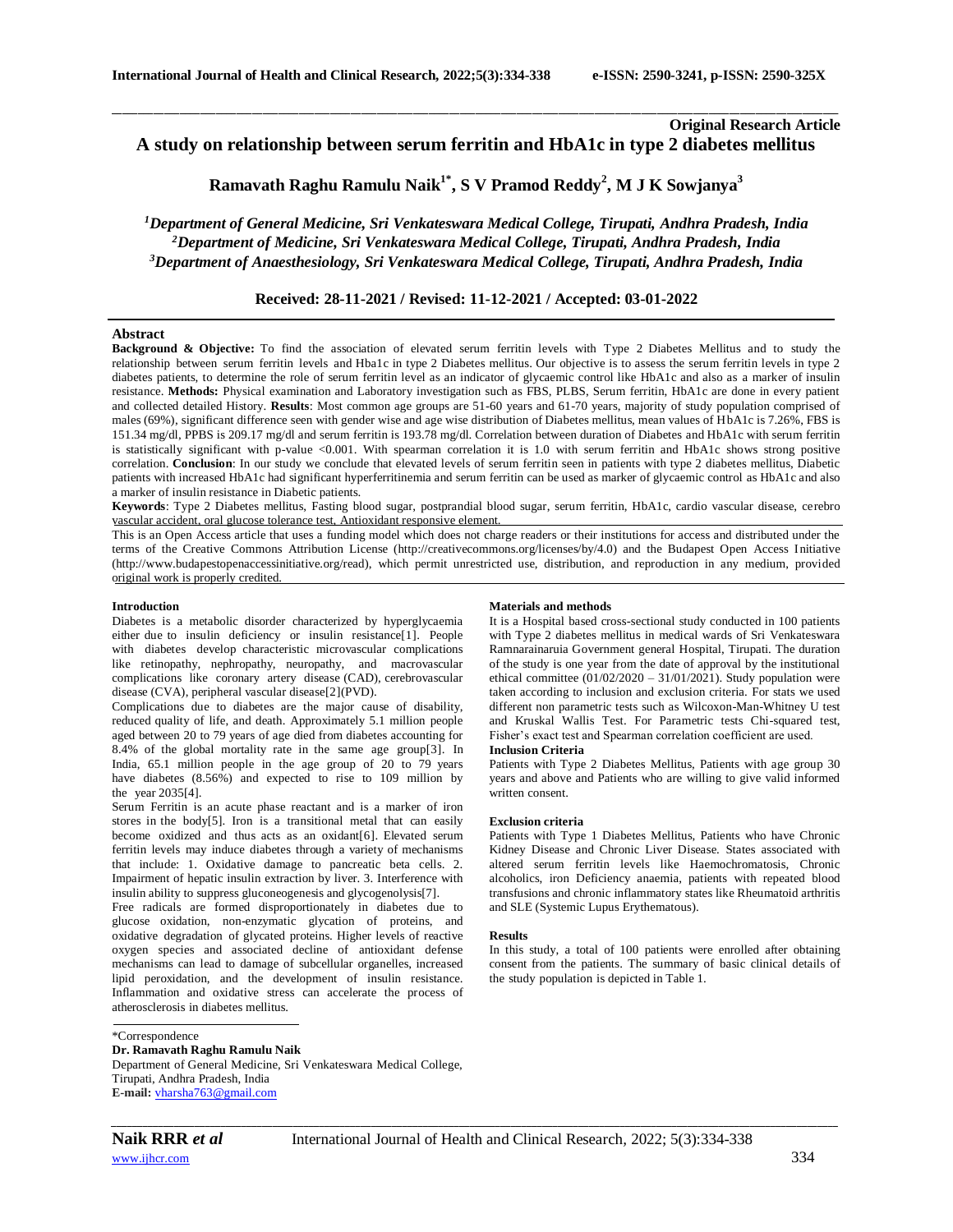|                               | <b>Table-1: Summary of Basic clinical Details</b>                         |
|-------------------------------|---------------------------------------------------------------------------|
| <b>Basic Clinical Details</b> | Mean $\pm$ SD    Median (IQR)    Min-Max    Frequency (%)                 |
| Age (Years)                   | $55.17 \pm 12.13 \parallel 56.00 (45.00 - 64.00) \parallel 30.00 - 78.00$ |
|                               | Age                                                                       |
| $21-30$ Years                 | $2(2.0\%)$                                                                |
| 31-40 Years                   | 15 (15.0%)                                                                |
| $41-50$ Years                 | 21 (21.0%)                                                                |
| 51-60 Years                   | 27 (27.0%)                                                                |
| $61-70$ Years                 | 27 (27.0%)                                                                |
| 71-80 Years                   | $8(8.0\%)$                                                                |
|                               | Gender                                                                    |
| Male                          | 69 (69.0%)                                                                |
| Female                        | 31 (31.0%)                                                                |
| <b>Duration Of DM (Years)</b> | $4.70 \pm 3.41 \pm 3.50$ (3.00-6.00) $\pm 1.00 - 18.00$                   |
|                               | <b>Duration Of DM</b>                                                     |
| $\leq$ 5 Years                | 69 (69.0%)                                                                |
| 6-10 Years                    | 23 (23.0%)                                                                |
| $>10$ Years                   | $8(8.0\%)$                                                                |

The above table summarises the following Mean values of basic clinical details for Age group is 55.17  $\pm$  12.13 and Duration of DM is 4.70  $\pm$ 3.41. In this Males are more prominent to develop Diabetes mellitus which Comprised of 69% and less prominent in females which is 31% of 100 participants. Duration of Diabetes for which 69% participants had ≤5 Years, 23% had 6-10 years and 8% had >10 years. Mean, median values for different biochemical parameters such as FBS, PPBS, HbA1c and Serum ferritin. Mean value for FBS is 151.34 ± 41.39 mg/dl, PPBS is 209.17  $\pm$  58.86 mg/dl, HbA1c is 7.23  $\pm$  1.69 % and for serum ferritin is 193.78  $\pm$  74.99.

#### **Table-2: Distribution of participants in terms of serum ferritin**

| Serum Ferritin (ng/mL) |                       |  |  |  |
|------------------------|-----------------------|--|--|--|
| Mean $(SD)$            | 193.78 (74.99)        |  |  |  |
| Median (IQR)           | 188.45 (136.9-237.98) |  |  |  |
| Range                  | $82.3 - 446.5$        |  |  |  |

Above tables describes the mean (SD) of serum ferritin (ng/mL) was 193.78 (74.99). The median (IQR) of serum ferritin (ng/mL) was 188.45. The serum ferritin (ng/mL) ranged from 82.3 - 446.5.

| Gender | <b>S. Ferritin</b> |             |                | <b>Chi-Squared Test</b> |                |
|--------|--------------------|-------------|----------------|-------------------------|----------------|
|        | <b>Normal</b>      | Abnormal    | Total          | $\chi^2$                | <b>P-Value</b> |
| Male   | 44 (59.5%)         | 25 (96.2%)  | 69 (69.0%)     |                         |                |
| Female | 30 (40.5%)         | $1(3.8\%)$  | 31 (31.0%)     |                         |                |
| Total  | 74 (100.0%)        | 26 (100.0%) | $100(100.0\%)$ | 12.111                  | 0.001          |

Chi-squared test was used to explore the association between 'S. Ferritin' and 'Gender'. There was a significant difference between the various groups in terms of distribution of Gender  $(\chi^2 = 12.111, p = 0.001)$ . In the group with the normal serum ferritin, 59.5% of the participants are males and 40.5% of the participants are females. In the group with the abnormal serum ferritin, 96.2% of the participants are males and 3.8% of the participants are females.

| Table 04: Association between HbA1c and duration Of DM $(n = 100)$ |  |
|--------------------------------------------------------------------|--|
|--------------------------------------------------------------------|--|

| <b>Duration Of DM</b> | HbA1c         |             |                | <b>Chi-Squared Test</b> |                |
|-----------------------|---------------|-------------|----------------|-------------------------|----------------|
|                       | <b>Normal</b> | Abnormal    | <b>Total</b>   | $\chi^2$                | <b>P-Value</b> |
| $\leq$ Years          | 24 (100.0%)   | 45 (59.2%)  | 69 (69.0%)     |                         |                |
| 6-10 Years            | $0(0.0\%)$    | 23 (30.3%)  | 23 (23.0%)     |                         |                |
| $>10$ Years           | $0(0.0\%)$    | 8 (10.5%)   | $8(8.0\%)$     | 14.188                  | 0.001          |
| Total                 | 24 (100.0%)   | 76 (100.0%) | $100(100.0\%)$ |                         |                |

A chi-squared test was used to explore the association between 'HbA1c' and 'Duration of DM'. There was a significant difference between the various groups in terms of distribution of duration of DM ( $\chi$ 2 = 14.188, p = 0.001).

To make group comparisons Wilcoxon-Mann-Whitney u test is used the mean (SD) of serum ferritin in patients with the normal HbA1c was 102.71 (13.34) and in the group with abnormal HbA1c was 222.53 (62.27) and it shows significant difference between the 2 groups in terms of serum ferritin ( $p = < 0.001$ ).

*\_\_\_\_\_\_\_\_\_\_\_\_\_\_\_\_\_\_\_\_\_\_\_\_\_\_\_\_\_\_\_\_\_\_\_\_\_\_\_\_\_\_\_\_\_\_\_\_\_\_\_\_\_\_\_\_\_\_\_\_\_\_\_\_\_\_\_\_\_\_\_\_\_\_\_\_\_\_\_\_\_\_\_\_\_\_\_\_\_\_\_\_\_\_\_\_\_\_\_\_\_\_\_\_\_\_\_\_\_\_\_\_\_\_\_\_\_\_\_\_\_\_\_\_\_\_\_\_\_\_\_\_\_\_\_\_\_\_\_\_*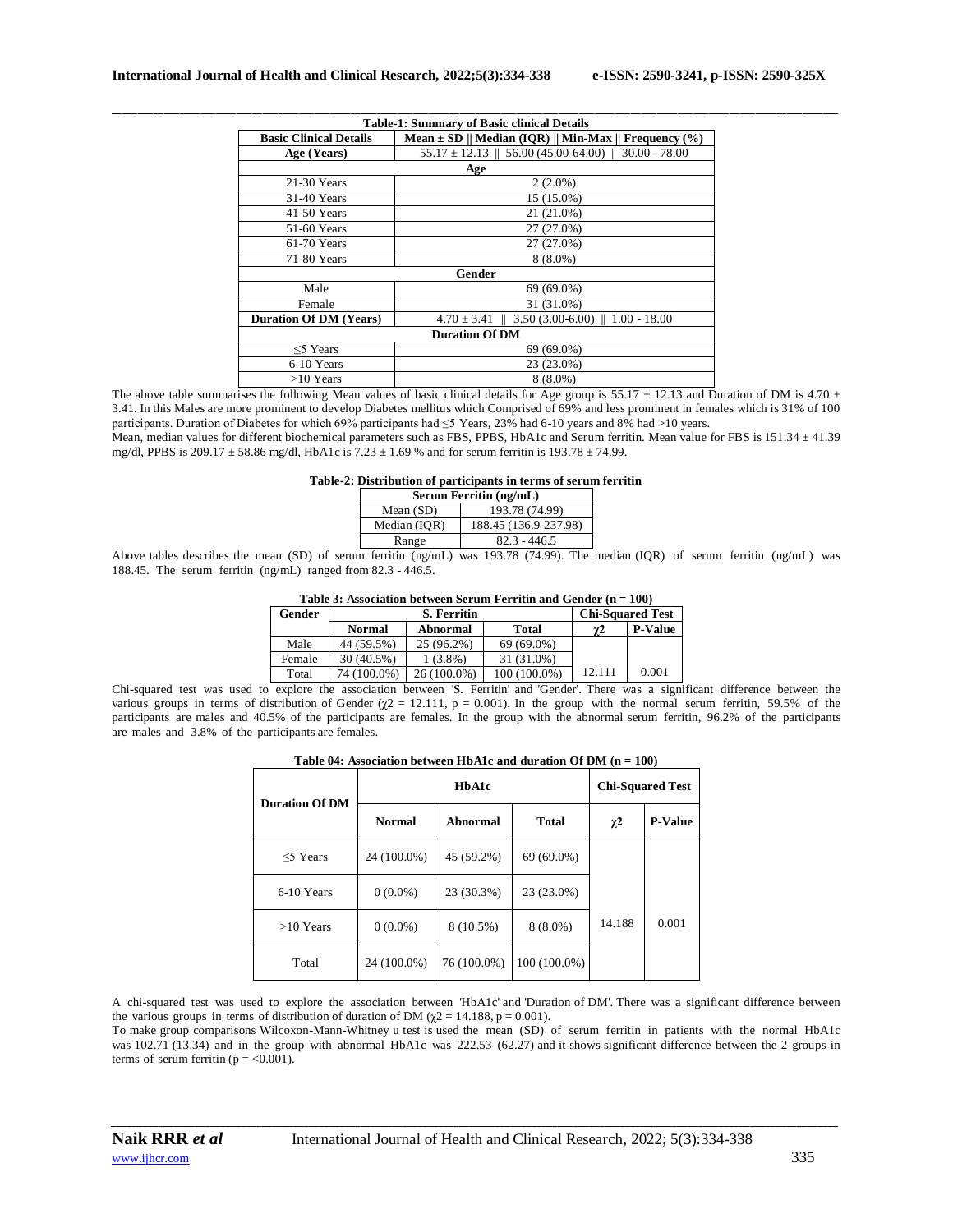

\_\_\_\_\_\_\_\_\_\_\_\_\_\_\_\_\_\_\_\_\_\_\_\_\_\_\_\_\_\_\_\_\_\_\_\_\_\_\_\_\_\_\_\_\_\_\_\_\_\_\_\_\_\_\_\_\_\_\_\_\_\_\_\_\_\_\_\_\_\_\_\_\_\_\_\_\_\_\_\_\_\_\_\_\_\_\_\_\_\_\_\_\_\_\_\_\_\_\_\_\_\_\_\_\_\_\_\_\_\_\_\_\_\_\_\_\_\_\_\_\_\_\_\_\_\_\_\_\_\_\_\_\_\_\_\_\_\_\_\_

**Figure-1: Correlation between duration of diabetes and HbA1c**

The shaded grey area represents the 95% confidence interval of this trend line. There was a strong positive correlation between Duration of DM (Years) and HbA1c (%), and this correlation was statistically significant (rho = 0.88, p = <0.001).



**Figure-2: Correlation between FBS and HbA1c**

The shaded grey area represents the 95% confidence interval of this trend line. There was a moderate positive correlation between FBS (mg/dL) and HbA1c (%), and this correlation was statistically significant (rho = 0.44, p = <0.001).



*\_\_\_\_\_\_\_\_\_\_\_\_\_\_\_\_\_\_\_\_\_\_\_\_\_\_\_\_\_\_\_\_\_\_\_\_\_\_\_\_\_\_\_\_\_\_\_\_\_\_\_\_\_\_\_\_\_\_\_\_\_\_\_\_\_\_\_\_\_\_\_\_\_\_\_\_\_\_\_\_\_\_\_\_\_\_\_\_\_\_\_\_\_\_\_\_\_\_\_\_\_\_\_\_\_\_\_\_\_\_\_\_\_\_\_\_\_\_\_\_\_\_\_\_\_\_\_\_\_\_\_\_\_\_\_\_\_\_\_\_* **Figure -3: Correlation between PPBS and HbA1c**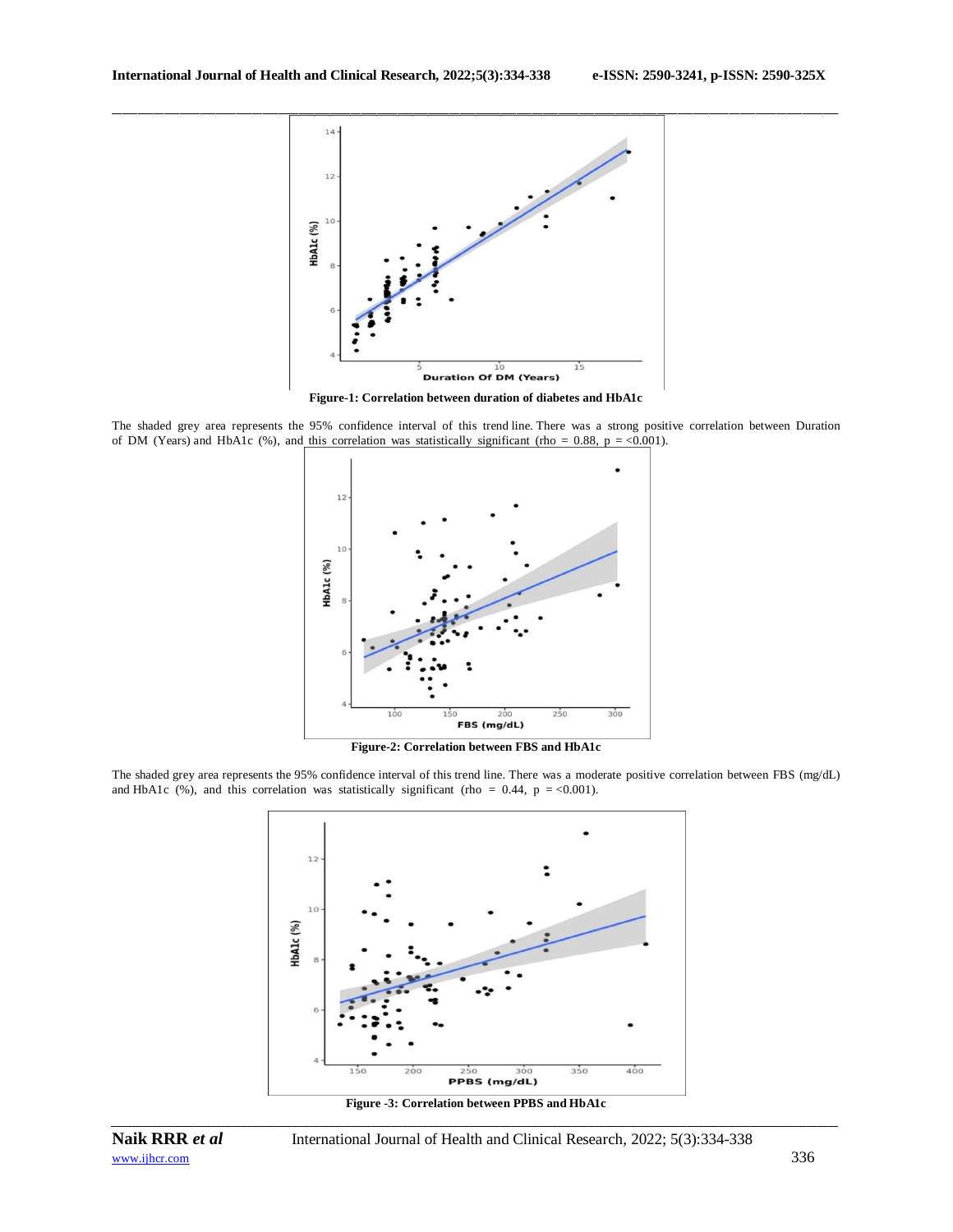\_\_\_\_\_\_\_\_\_\_\_\_\_\_\_\_\_\_\_\_\_\_\_\_\_\_\_\_\_\_\_\_\_\_\_\_\_\_\_\_\_\_\_\_\_\_\_\_\_\_\_\_\_\_\_\_\_\_\_\_\_\_\_\_\_\_\_\_\_\_\_\_\_\_\_\_\_\_\_\_\_\_\_\_\_\_\_\_\_\_\_\_\_\_\_\_\_\_\_\_\_\_\_\_\_\_\_\_\_\_\_\_\_\_\_\_\_\_\_\_\_\_\_\_\_\_\_\_\_\_\_\_\_\_\_\_\_\_\_\_ The shaded grey area represents the 95% confidence interval of this trend line. There was a moderate positive correlation between PPBS (mg/dL) and HbA1c  $\left(\% \right)$ , and this correlation was statistically significant (rho = 0.41, p = <0.001).



**Figure-4: Correlation between serum ferritin and HbA1c**

The shaded grey area represents the 95% confidence interval of this trend line. There was a very strong positive correlation between serum ferritin (ng/mL) and HbA1c (%), and this correlation was statistically significant (rho = 0.96, p = <0.001).

#### **Discussion**

Diabetes is a metabolic disorder characterized by hyperglycaemia either due to insulin deficiency or insulin resistance. Serum Ferritin, an acute phase reactant is a marker of iron stores in the body. Increased serum iron indicated by serum ferritin is thought to influence the development of type 2 diabetes. In chronic hyperglycaemic diabetic patients, the HbA1c fraction is abnormally elevated and it correlates positively with the glycaemic control.

The observation that the frequency of diabetes is increased in classic hereditary hemochromatosis[14] has derived evidence of systemic iron overload contributing to abnormal glucose.

Different theories have been suggested regarding the role of serum ferritin in type 2 diabetes, Ferritin has been considered as a marker of insulin resistance possibly due to iron deposition in the liver leading to hepatic insulin resistance and increased hepatic glucose production[15].

In the current study of 100 subjects, the mean *age* was 55.1 years and the median age was 56 years. The least age was 30 years, and the maximum age was 78 years, with a majority of subjects (27%) being in two age groups of 51-60 years and 61-70 years, followed by an age group of 41-50 years. When compared with similar studies by **Sharifi et al[8]. Khondker et al[9], Poonamarora[10], and Ramesh Chandra et al** shows statistically significant.

In the present study, most of the subjects were male (69%), and the rest were females accounting for 31%. The male predominance can be explained due to the higher proportion of male subjects attending the outpatient department than females it shows significant result when compared with similar studies conducted by **Poonamarora[10], Khondker et al[9] and Meghnaborah et al[12].** Mean *Duration of Diabetes Mellitus* was 4.7 years and majority of subjects  $69\%$  are in the duration of  $< 5$  years. In Male group it was 4.52 years and Females it was 5.10 years of duration. The subjects are divide into 2 groups' normal and abnormal groups for HbA1c and Mean duration of diabetes in normal HbA1c is 1.88 years and in abnormal 5.59 years.

For *Blood glucose level* in our present study mean FBS was 151.34 mg/dl and PPBS was 209.17 mg/dl. In male group mean FBS was 148.99 mg/dl and PPBS was 207.49 mg/dl where as in females mean FBS was 156.58 mg/dl and PPBS was 212.90 mg/dl when compared with other studies conducted by **Poonamarora[10], Ramesh Chandra et al[11]. and Meghnaborah et at[12].** the mean FBS was 189.8 mg/dl, 168 mg/dl and 156.2 mg/dl respectively shows no significant difference between the groups in terms of FBS (p-value

#### 0.720) and PPBS (p-value 0.777).

The mean HbA1c in a well- controlled group is 5.6%, the moderately controlled group is 7.32% and the poorly controlled group is 10.0%. There was a significant difference between the 3 groups in terms of HbA1c with the median HbA1c highest in the poorly controlled group(>8.5%)In a study conducted by **Trivelli LA et al**[20]., in diabetic patients who had poor glycaemic control were found to have high values of HbA1c and observed that HbA1c was an indicator of glycaemic control.

The mean age in people with normal Hb1c was 54.38 years and the mean age in people with abnormal HbA1c was 55.42 years. When compared with other studies it shows weak positive correlation with the p-value 0.805.

Our study found that there was a strong positive correlation between the duration of diabetes and HbA1c and this correlation was statistically significant. (P-Value :< 0.001). Similar observations were found in studies conducted by **Meghnaborah et al[12]. and Narendrarawat et al[13].**

In our study, there was a moderate positive correlation between FBS and HbA1c and this correlation was statistically significant (p-value: <0.001) and similarly moderate positive correlation was found between PPBS and HbA1c and this correlation was statistically significant (p-value :< 0.001). A similar observation was found in the study conducted by **Mayor B Davidson et al[17]**, the paired values of fasting plasma glucose and HbA1c or fasting plasma glucose and fructosamine values together predict the likelihood of having diabetes in high-risk subjects and could replace the time consuming and laborious 2-hour oral glucose tolerance test in the diagnosis of diabetes.

Serum ferritin, a marker of iron stores in the body was significantly higher in diabetic patients, and ferritin is significantly increased as the duration of diabetes is increased. On measuring serum ferritin levels in 100 diabetic patients in our study, it was found that the mean serum ferritin was 193.78 ng/ml. A study done by **Kim et al[18].** in Korea University Hospital showed that serum ferritin levels were high in type 2 diabetes patients than in the controls. They concluded that serum ferritin can be used as a marker of insulin resistance in type 2 diabetic patients.

Mean serum ferritin is maximum in the age group of 61- 70 years with the value of 208.4 ng/mL followed by 51-60 years with a value of 195.2 ng/mL and least in the age group of 21-30 years with a value of 109.4 ng/mL. With spearman correlation it showed weak positive correlation.

In our study mean serum ferritin in the male group was 193.29

*\_\_\_\_\_\_\_\_\_\_\_\_\_\_\_\_\_\_\_\_\_\_\_\_\_\_\_\_\_\_\_\_\_\_\_\_\_\_\_\_\_\_\_\_\_\_\_\_\_\_\_\_\_\_\_\_\_\_\_\_\_\_\_\_\_\_\_\_\_\_\_\_\_\_\_\_\_\_\_\_\_\_\_\_\_\_\_\_\_\_\_\_\_\_\_\_\_\_\_\_\_\_\_\_\_\_\_\_\_\_\_\_\_\_\_\_\_\_\_\_\_\_\_\_\_\_\_\_\_\_\_\_\_\_\_\_\_\_\_\_*